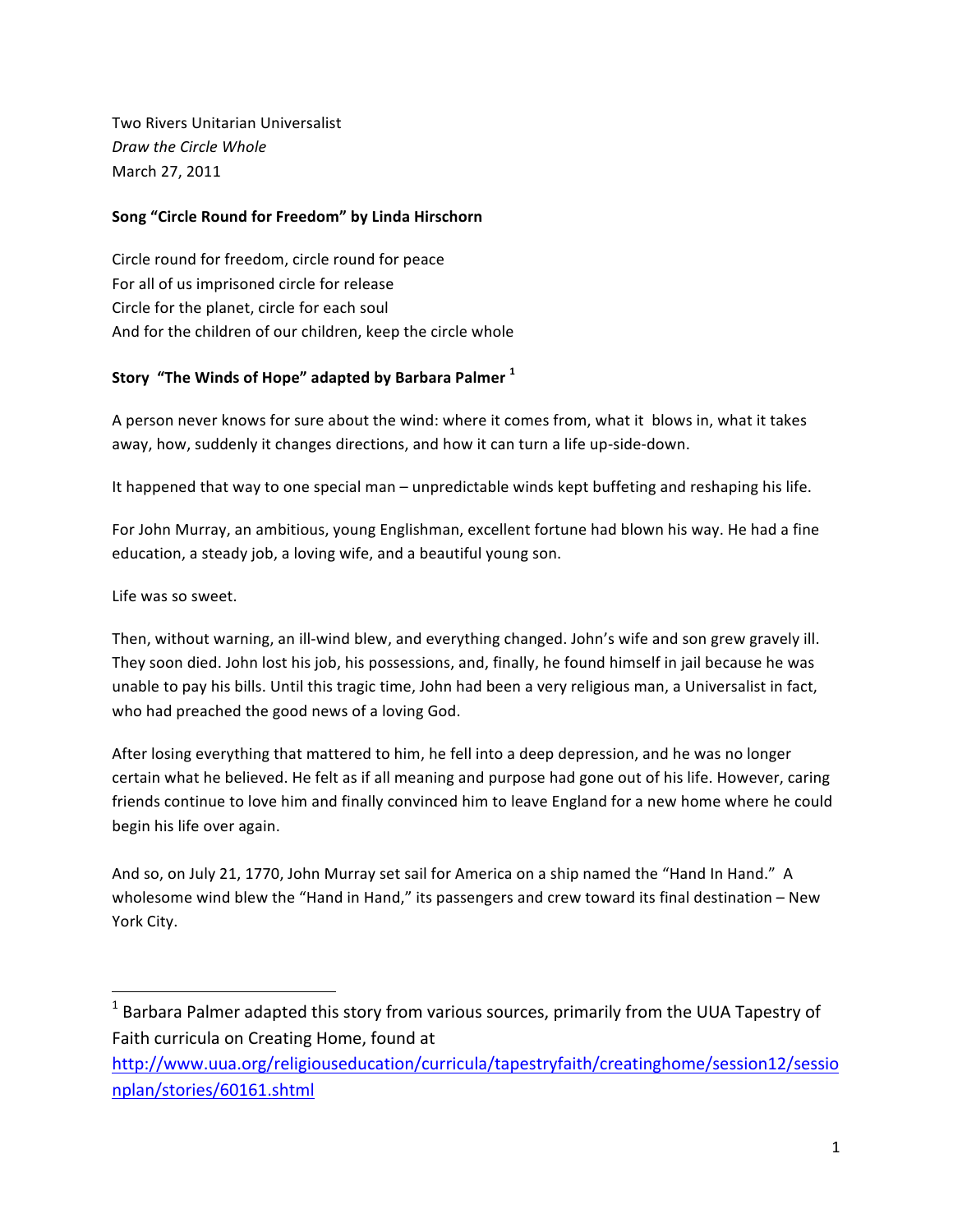As the ship neared the coastline, and everything seemed to be going well, suddenly a heavy, dense fog rolled in and enveloped the "Hand in Hand." With visibility at zero, the ship was forced to slow down, for everyone aboard feared a shipwreck. In the confusion, rather than landing in New York Harbor, the ship drifted southward and finally ran aground in New Jersey – at a place known as Good Luck Point, to be exact.

Trying to figure out what to do next, John and a few other passengers volunteered to disembark, in order to go ashore for directions and to gather supplies. As he made his way on land, John encountered a farmhouse with a small chapel adjacent to it. The farm belonged to a man named, Thomas Potter. Spotting John and his companions on his land, Thomas Potter ran out to greet them, offering food for everyone onboard ship, and, curiously, inviting John to return later and join him for dinner.

What John did not know at the time, was that this humble farmer had taken very seriously a vision he'd experienced several years earlier. The vision was that one-day, a minister would come to his chapel to preach the good news of an astounding kind of love – the kind of love that would nourish every person and triumph over every circumstance.

Thomas Potter had built the chapel, this small meeting-house next to his home, for that expected preacher. When Thomas saw the "Hand-in-Hand" run aground, he had the overwhelming conviction that his preacher was *on that ship*.

That evening, as John returned to Thomas' home for dinner, Thomas greeted him with these words: "Come ... my friend, I'm glad you have returned. I have longed to see you, and I have been expecting you for a long time." (The Life of John Murray, p. 125)

Before dinner, Thomas showed John the chapel and explained his dream of how his chapel would be the place where a truthful, loving, inclusive religion would be preached – a religion without the popular themes of the day: judgment and damnation. John confessed that he had once held the same beliefs.

Thomas Potter told John that he had built the chapel and had been waiting for that particular minister to arrive. "You, John, are that minister."

John did not want to hear this. He wasn't a preacher anymore and he'd promised himself never, ever to preach again. After all the pain he'd endured, and his deep suspicion of the divine, John wanted nothing more than to flee from all religion entirely. Yet, Thomas knew in his heart that John Murray was, indeed, the preacher he'd been waiting for, and he begged John to preach that coming Sunday.

"I can't preach on Sunday, because as soon as the wind changes, my boat will sail, and I will be on it."

"If the boat doesn't set sail by Sunday, then will you preach?"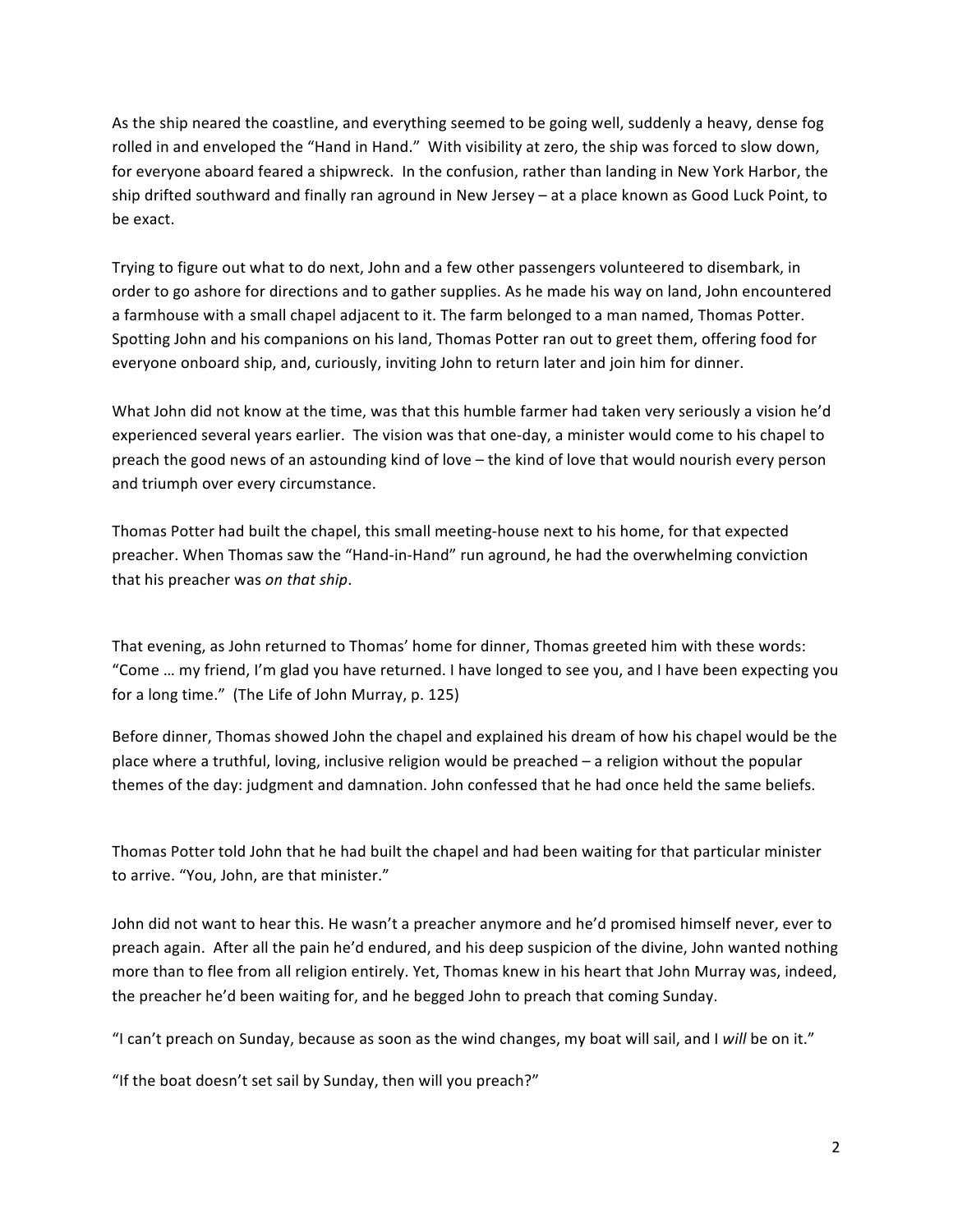John relented, "If I am still here on Sunday, then I will preach."

The wind did not blow. The "Hand In Hand" did not sail away.

Thomas, realizing his dream-nearly-come-true, quickly sent out word to his friends and neighbors that there would finally be a service in the meeting-house on Sunday morning, and that the man envisioned in his dream, so many years earlier, had finally arrived and would be preaching.

On Sunday, September 30, 1770, John Murray preached from that chapel the message of universal love, a love wholly and ultimately available to all people everywhere.

The Universalist message of love was good news to all who heard it, and it was especially good news to John. His experience that Sunday morning, and the winds of change and hope that had brought him to this place, finally overpowered him.

Rather than fleeing from religion and the pulpit, he realized he wanted to preach more than anything else in the world, and he did so, for many, many years.

John Murray, today, is considered the founder of Universalism in America.

And so, today, we offer gratitude to the wind – the wind that blew the Hand in Hand onto Good Luck Point, and would not blow out John Murray before changing his life – and all of our lives with the power of hope, and the message of the transformative power of love.

#### Poem "One Wish" by Lisa Friedman

If you had but one wish, what would it be?

Take your time thinking about it.

So much is at stake ––

an end to all suffering, a stop to all violence, a solution to poverty and all of its ills.

Would you wish for love?

-For forgiveness or for healing?

Would you wish the world joy?

- Or the wisdom to change?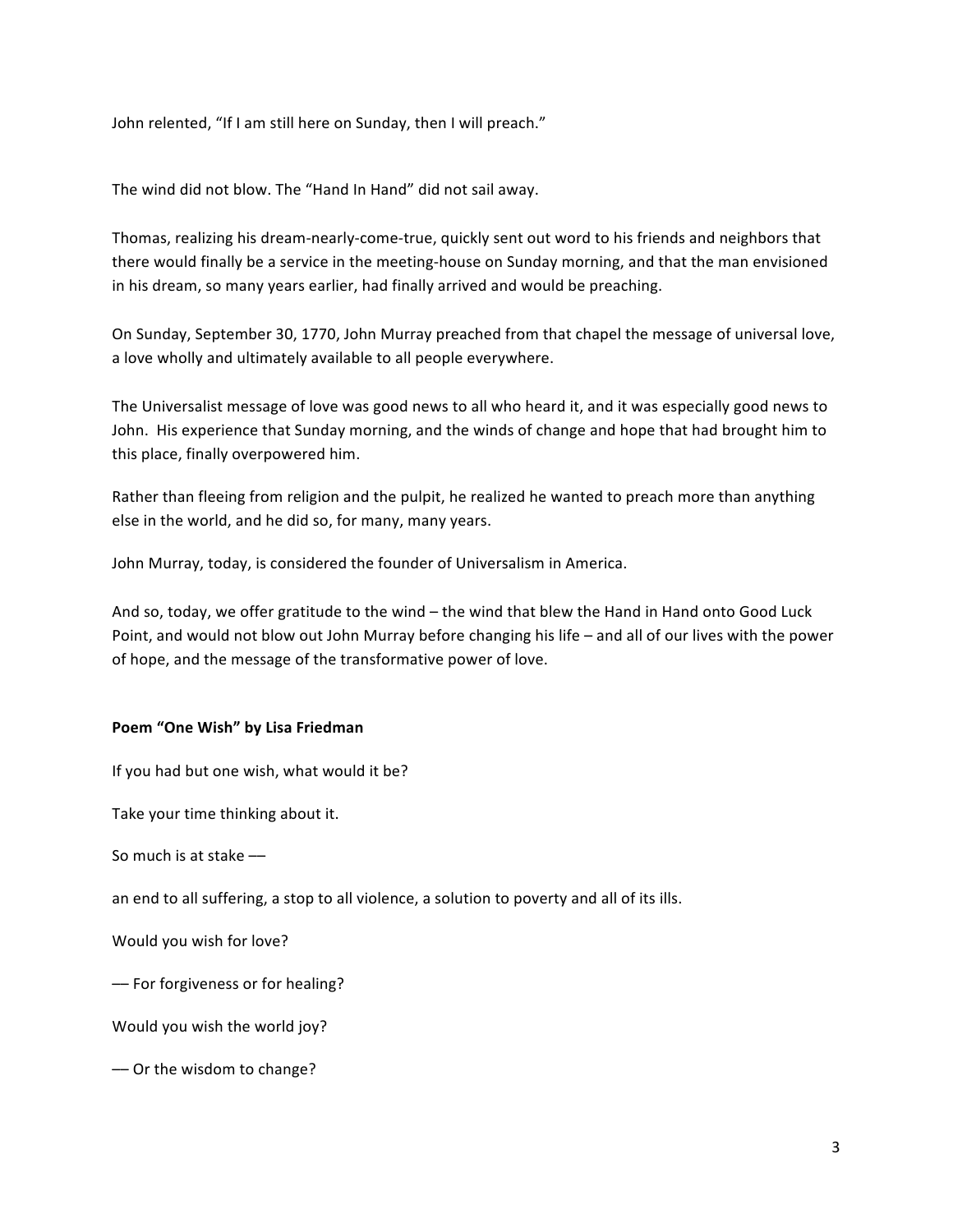Would you wish to understand everything?

-Or to know less than you do?

Take your time thinking about it. So much is at stake.

For a wish is a thought, and a thought is an idea.

An idea leads to commitment and a commitment cries out for action.

A wish can be a dangerous thing -- something daring.

And it need not be witnessed by the stars to come true.

Let us be glad that we are not given just one wish in our lives -- but many.

Let us be grateful not for wishful thinking,

but for the discipline of the thoughtful wishing that can lead to change.

What would be your wish?

#### **Sermon "Draw the Circle Whole"**

Universalism saved my life. Me, and John Murray. Universalism saved us both.

For me, I was 22. In my second year of graduate school, at CU. And things were – dark.

Dark, for many reasons – I was living in a new state, away from family, and most of my friends. I was lonely, and a little lost. What I thought was my calling – a life in the theatre – what I thought of as a vehicle for personal and communal transformation – it was breaking my heart.

A series of disappointing interactions with my artistic idols had left my eager idealism badly bruised. I was coming to realize that a career in the theatre meant not so much a life of the spirit – or even a life of creative collaboration in the pursuit of an artistic vision – but rather mostly a life of mass-producing entertainment at below-poverty-level wages.

These were painful realities, but they weren't the things from which I most needed saving.

The deeper darkness came – as it often does – from within my own family. See, before that point, I had been really close with my parents. We'd never met any serious strain in our relationship – they supported me and believed in me, in all the twists and turns my life had taken. But that Fall – twelve years ago – that Fall, we lost each other.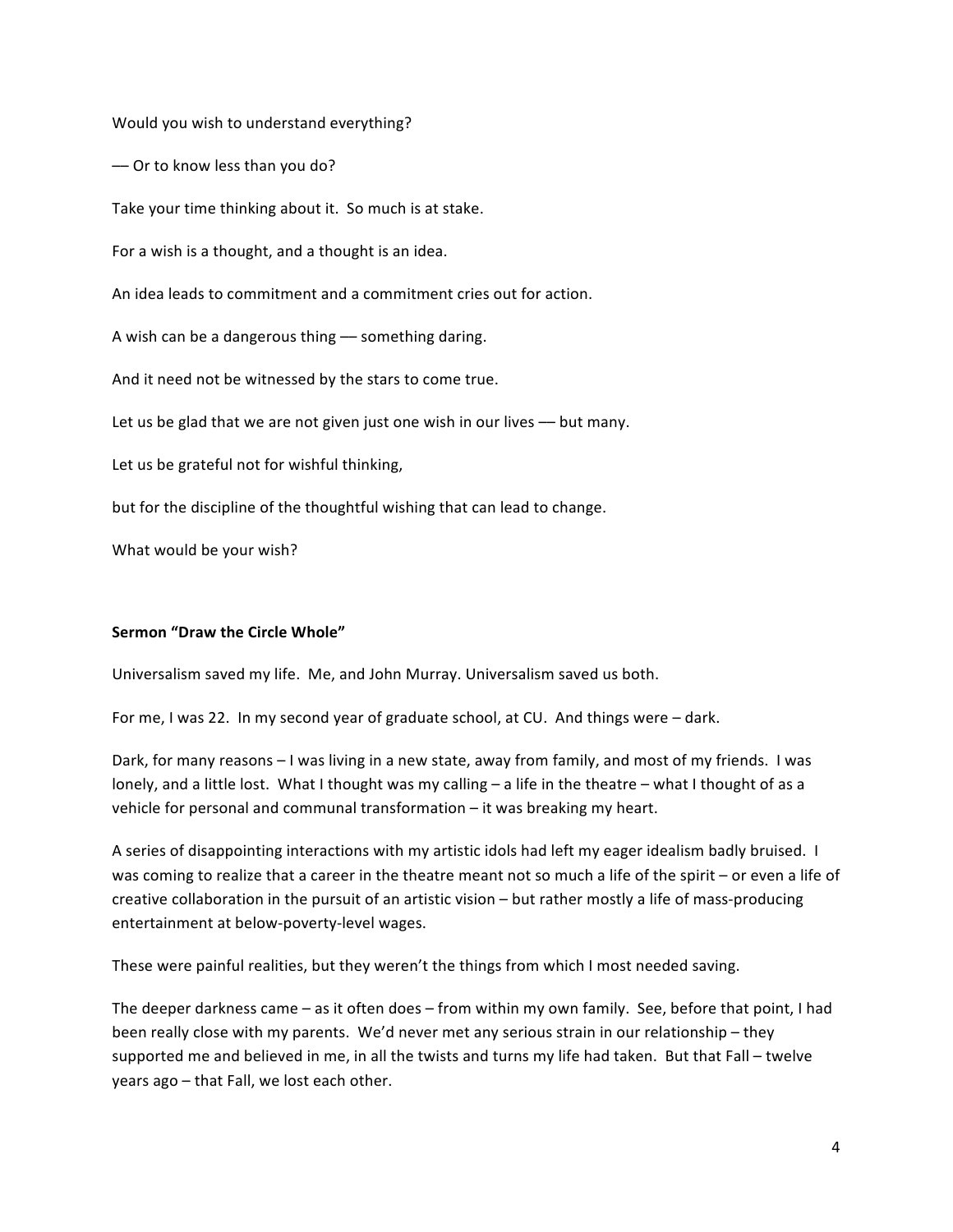I had fallen in love – with a woman, and for that, I was bursting with joy – and fear. I knew I had to tell my parents. And I knew it was going to be hard, but I trusted in our relationship enough to believe that we would be ok. And so I flew to Washington State, and I came out to my mom and dad on a long drive from the airport to Olympia.

That initial conversation was difficult, to say the least. There was silence, and then there was sarcasm, and then there was denial. But the first conversation was pleasant compared to the conversations that followed over the course of the next few months – the sustained struggle, the ongoing alienation.

I started to doubt my original faith – would we really be ok? And maybe more, was *I* ok?

### This was the *darkness*.

And so one Sunday morning, my partner and I walked into a Unitarian Universalist Church – walked in wounded and unsure, not really even knowing what we were looking for or expecting. We walked in, and there at the front entrance, there was a rainbow flag, pronouncing the ways this church stood on the side of love – love for all. Actually, most everyone there wore a rainbow flag, expressing how they valued diversity. But we were greeted with more than just signs. We were welcomed by the people, welcomed for who we were – people worthy of inclusion and full relationship and community. We were seen – as a couple, as individual people, as legitimate and whole.

We cried through most Sunday services, those early days. The message and experience of affirmation and welcome was overwhelming, and deeply healing.

It was a message that said, no matter who you are, you are loved. No matter what the world may say, no matter what the media may say, what the laws or politicians may say, what your family may say or do - you are held, you are whole, you are holy, and sacred, and precious. At your deepest truth and in your darkest days, you are loved. Loved not just by a bunch of individuals.

I mean individuals loving you unconditionally, that matters. It matters a lot actually.

But what we experienced in that church community, the reason it was deeply healing, was not because a bunch of individuals offered individual support. It was saving to our spirits because we felt loved by a larger community – and held by a sustained, larger truth – a truth embodied by the gathered community each of those Sunday mornings in that little sanctuary in Boulder.

It was a truth grounded in the long tradition of Universalism which has offered the simple but somehow still contested truth that the essential reality of human life, is that we are all held in rich, abiding, love. All of us.

It was a transformative message to Carri and I back in 1999. And it was a transformative message to John Murray and his gathered community way back in 1770.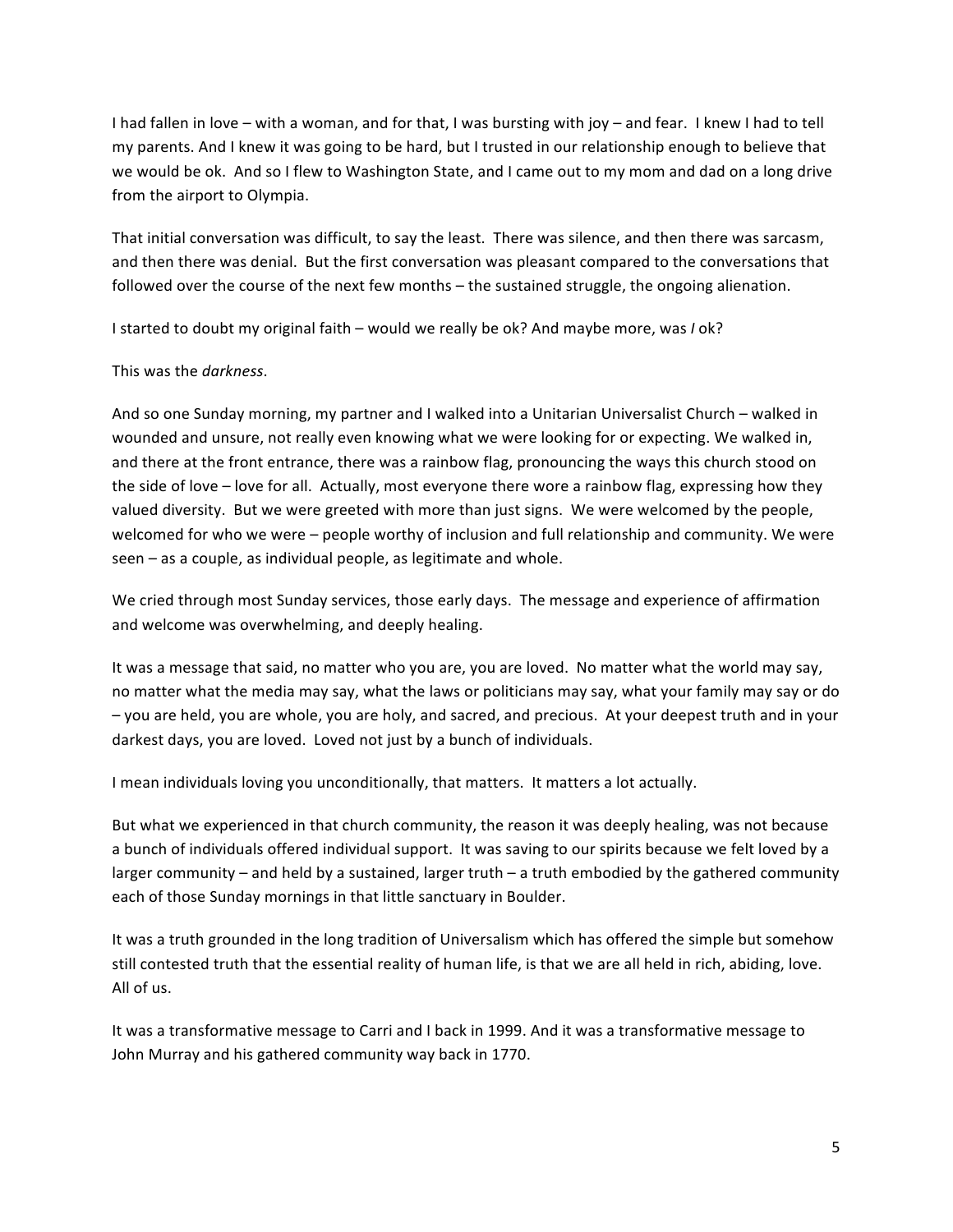For he too had come to church filled with a kind of darkness and despair. Not too long before he set sail for America, he had lost his infant son to illness, and then his wife caught the same illness, and she too died. He had lost all his money, mostly trying to pay for their health care and then their funeral costs. And he had lost most of his friends and former allies, because he kept insisting on the Universalist message that a loving God would not damn any of God's creation to suffer eternally in a place called hell. He kept insisting that humans need not live in fear or in judgment of one another. That instead they can place their trust in a force greater than themselves that would bring each and every person, only peace, and care, and eternal love.

Before I lose some of you, let me say a word on this whole eternity thing. See, it was generally accepted, even as late as the  $18<sup>th</sup>$  century, that this life was simply preparation for another life – the eternal one. And so, the main religious question back then was who would end up where, and why. The standard answer – as you might know – was that humans were fated – by this supposedly all-loving, allpowerful deity – to fail at what this same deity had decided was "good" – and as a consequence to that pre-determined failure, they were pre-determined to suffer - forever.

Or rather, most were pre-determined to suffer. A select few – though still irreparably bad – were chosen to live in eternal bliss.

Though it came in a few different variations, this was the prevailing religious truth back then. And if you have followed the recent controversies with the Evangelical Pastor, Rob Bell – or the Methodist pastor, Chad Holtz – both of whom have been vilified by or even expelled from their communities for suggesting the possibility that there will not be – pardon the expression – hell to pay in some other life. If you've followed these stories, you know, John Murray's claim remains threatening to a world that is so sold on fear and judgment, and division as the primary motivators of the universe, we can't believe that love will have the final word  $-$  for us all.

The more I learn about all John Murray, and Thomas Potter, and all the early Universalists risked and sacrificed in spreading this message of hope over fear, and love over hate, the more I feel a duty to them to make sure their message lives on today.

But with all respect to Rob Bell and others struggling through today's fight about the afterlife – I think the central religious question for *today* is not about what happens in some other life (who goes where and why), but about what happens in this one.

Because although many think it's a big bold move to claim that Ghandi might not be burning in hell, to my mind – and in my heart – I think there's an even more urgent controversy to court.

It is the controversial claim that no matter who you are, no matter what the circumstances of your life – we are *all* meant to share fully in the gifts of this life. And the nature of those gifts – the nature of life itself, is love. Our reality is love. We are all meant for love. We are all meant for lives of wholeness, of security, of health, of purpose. For this is the nature of lives held in love.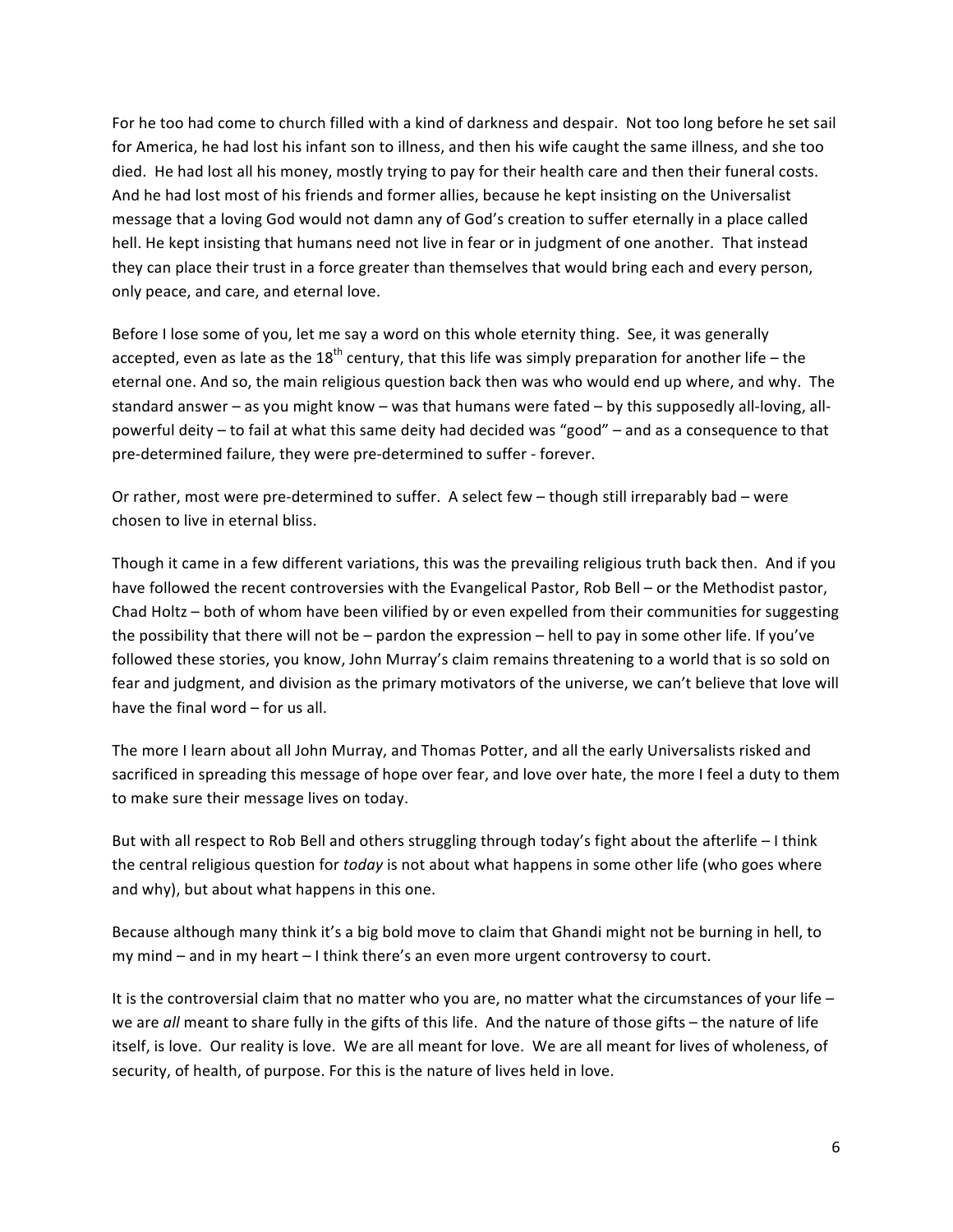This counter-cultural message embraced me that first Sunday twelve years ago, and this good news continues to embrace me on those days when I wonder if I'm good enough, if what I'm being or becoming is worthy, or enough, when I wonder if we - I mean, my family, my community, this congregation, Unitarian Universalism, this country, this world - all of it - if all of us will be ok.

This is the message that saves me. And this is the saving message John Murray experienced in Thomas Potter's meetinghouse in Good Luck, New Jersey, 250 years ago.

Just imagine, John Murray had lost nearly everything he thought mattered, he had been rejected, at his deepest truth. He set sail in darkness, and he arrived in fog.

And then there, on the shore, there was Thomas Potter saying, welcome. Welcome, I have been waiting for you. I have built this space for you. Let me feed you, and care for you, let me gather up a community around you, and let me remind you who you are, and what you are meant to be, and do. Let us rejoice together in the truth that we are all held in love.

John Murray may have been preaching about salvation in another life, but what he experienced was salvation in this one.

And this experience has been replicated again and again, in Universalist - and Unitarian congregations over the next two centuries, and in Unitarian Universalist congregations for the fifty years since.

We build these houses of hope because we know someone in the world, maybe everyone in the world, needs to be reminded, regularly, who they are, and what their lives are really about.

We create these gathering places of love, so that with each person who arrives, we can say:

*Welcome. We have been waiting for you.* 

The world does its work on all of us, each and every day, and we all arrive here in various states of weariness and resolve. It's not only those times of crisis that require this message of hope and love. Not only in those times when you've been rejected by your parents, or when you've you're your family to illness. Sometimes, even more, it's the little things, day-by-day. It's the bumper stickers we see on our neighbor's car that are just so, mean. It's the struggles we have with our kids and the ways we beat ourselves up for not being the parent we would've thought we'd be. It's the way we forget how to laugh with our partner, and the silence that starts to overcome us. It's in the regular, old life where we *all*, all the time, need this message of love.

Thomas Potter knew this, and so he built his little meetinghouse with the faith that the person who most needed it, would find it. With the faith that the whole world - which includes you, and me, and our world today, needed to know and experience unconditional love.

As his spiritual descendents, we build our house of hope, imagining too the great circle of people who need this message of love, creating a community that says again, and again: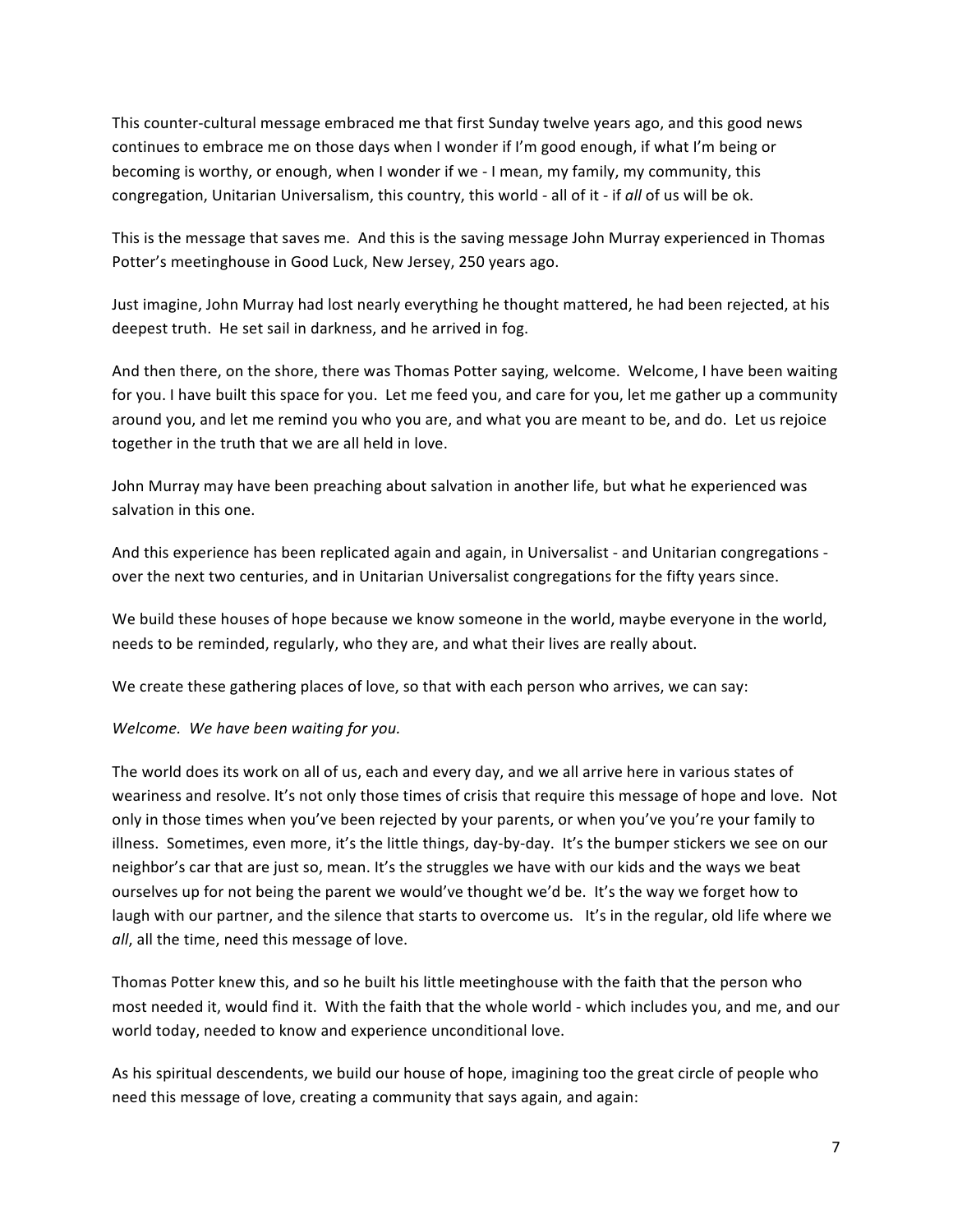*Welcome, we've been waiting for you.* 

We draw that circle by first acknowledging that before "you" really means you, "you" often means "me." Welcome, we've been waiting for *me*. A welcoming community begins when we let *ourselves* be welcomed, let *ourselves* be affirmed, and let *ourselves* be loved. It's harder than you might think - really receiving love. It's harder than you think.

Our building continues, as we draw the circle so that you really does mean you. All of you. Welcome. We have been waiting for you. You who sit here, together, side by side. Who have sat beside each other for weeks - or even years - in other rooms like this.

Did you know - you are held, you are worthy, you are loved - just as you are? Did you know, we are all meant for love?

But then, the circle of our meetinghouse goes further. We imagine the circle of our community reaching out wider to those who have not yet found us - people who need to hear and experience our message of hope and love.

I have yet to meet someone who does not need an ongoing experience of being held, affirmed, accepted - in love. Have you?

If you have, even better, get them in here - because that kind of embodied joy and love - that's the kind of experience that makes you share with others. Makes you serve others. You can't help it. Sharing love and resources and joy with others is the natural and even easy reaction that comes when you know deep down - how we are all bound up together, in a life that is holding us in love. '

Which of course means, that to draw the circle of Unitarian Universalism whole, we must include those places beyond our walls, beyond our lives, those whose lives are fundamentally insecure or even broken - those places where people do not *feel* held in the hands of love, places of injustice or suffering. And the circle of Unitarian Universalism includes our response. The insuppressible response of those who know - who have *experienced* deep in their hearts, the reality, that love wins.

The circle of this faith is a big, wide circle, a moving circle, growing and changing with each new life, each new breath, each new hope we place before ourselves.

And it *is* a circle of hope. A circle built on the hopes of those who came before us, a circle built on *our* hopes, our boldest dreams, our most precious yearnings, our most heartfelt wishes - our wishes for forgiveness, healing, joy, wisdom, understanding, and peace.

Which means, if Lisa Friedman is right - and I think she is - it's a dangerous thing, a daring thing to cast a circle of Unitarian Universalist community. Because disciplined, thoughtful wishing - wishing done amongst a gathered community built on hope, created in love - these kinds of wishes lead to change.